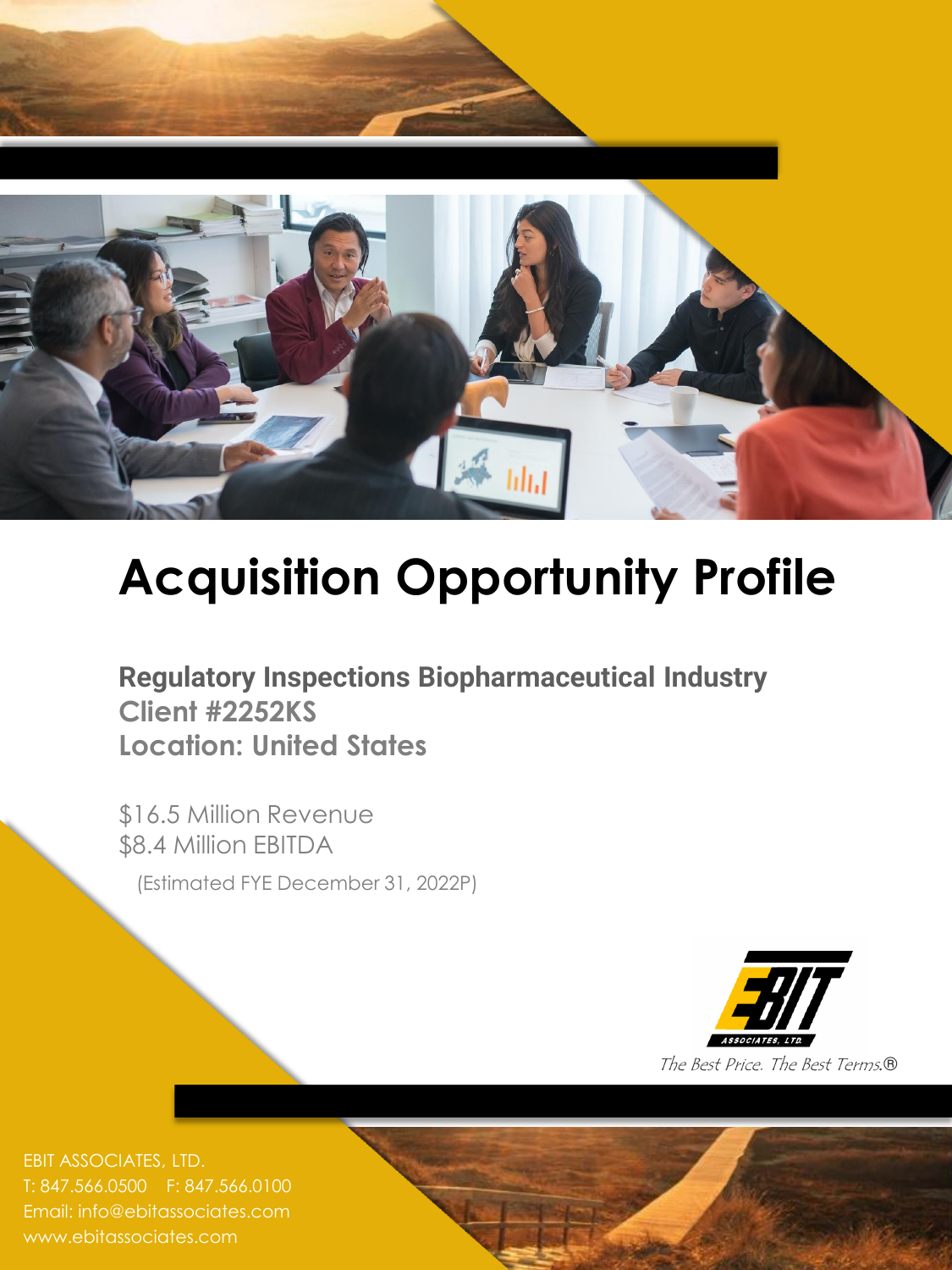|                    |    |           |      |           |   |           | <b>Financial Year Ends December 31</b> |           |            |                  |   |            |
|--------------------|----|-----------|------|-----------|---|-----------|----------------------------------------|-----------|------------|------------------|---|------------|
|                    |    | 2017      |      | 2018      |   | 2019      | 2020                                   | 2021      | 2022P      | 2023P            |   | 2024P      |
| <b>Revenue</b>     | æ  | 2,683,104 | - 56 | 3,899,315 | S | 7,545,463 | 4,445,123                              | 9,620,424 | 16,500,000 | \$<br>20,625,000 | S | 25,781,250 |
| % Growth           |    | N/A       |      | 45%       |   | 94%       | $-41%$                                 | 116%      | 72%        | 25%              |   | 25%        |
| <b>EBT</b>         | \$ | 957,935   | - 5  | 1,539,194 |   | 3,040,526 | 1,302,241                              | 4,278,061 | 7,337,307  | 9,171,634        |   | 11,923,124 |
| Margin Growth      |    | N/A       |      | 61%       |   | 98%       | $-57%$                                 | 229%      | 72%        | 25%              |   | 30%        |
| <b>DCF</b>         |    | 1,597,543 |      | 2,245,756 |   | 4,219,330 | 2,243,759                              | 5,352,533 | 8,756,148  | 10,316,577       |   | 13,135,876 |
| Margin Growth      |    | N/A       |      | 41%       |   | 88%       | $-47%$                                 | 139%      | 64%        | 18%              |   | 27%        |
| <b>ADJ, EBITDA</b> | \$ | 1,372,543 |      | 1,995,756 |   | 3,944,330 | 1,943,759                              | 5,027,533 | 8,406,148  | 9,966,577        |   | 12,785,876 |
| Margin             |    | N/A       |      | 51%       |   | 52%       | 44%                                    | 52%       | 51%        | 48%              |   | 50%        |

**EBITDA =** Earnings Before Tax + Interest + Depreciation + Amortization + DCF = Discressionary Cash Flow - Adj. Owner/Manager Salary.



*This information contained is of a confidential nature and is intended for the exclusive use of the persons or firm to whom it is furnished by us. Reproduction, publication, or dissemination of portions hereof may not be made without prior approval of EBIT Associates, LTD. EBIT Associates, LTD, its employees, agents and affiliate intermediaries have made no investigation or verification of the information contained herein and any representation to the contrary is not authorized. Prospective buyers acknowledge the responsibility to perform a due diligence review and make its own evaluation and judgment prior to any acquisitions or mergers with the client company.*

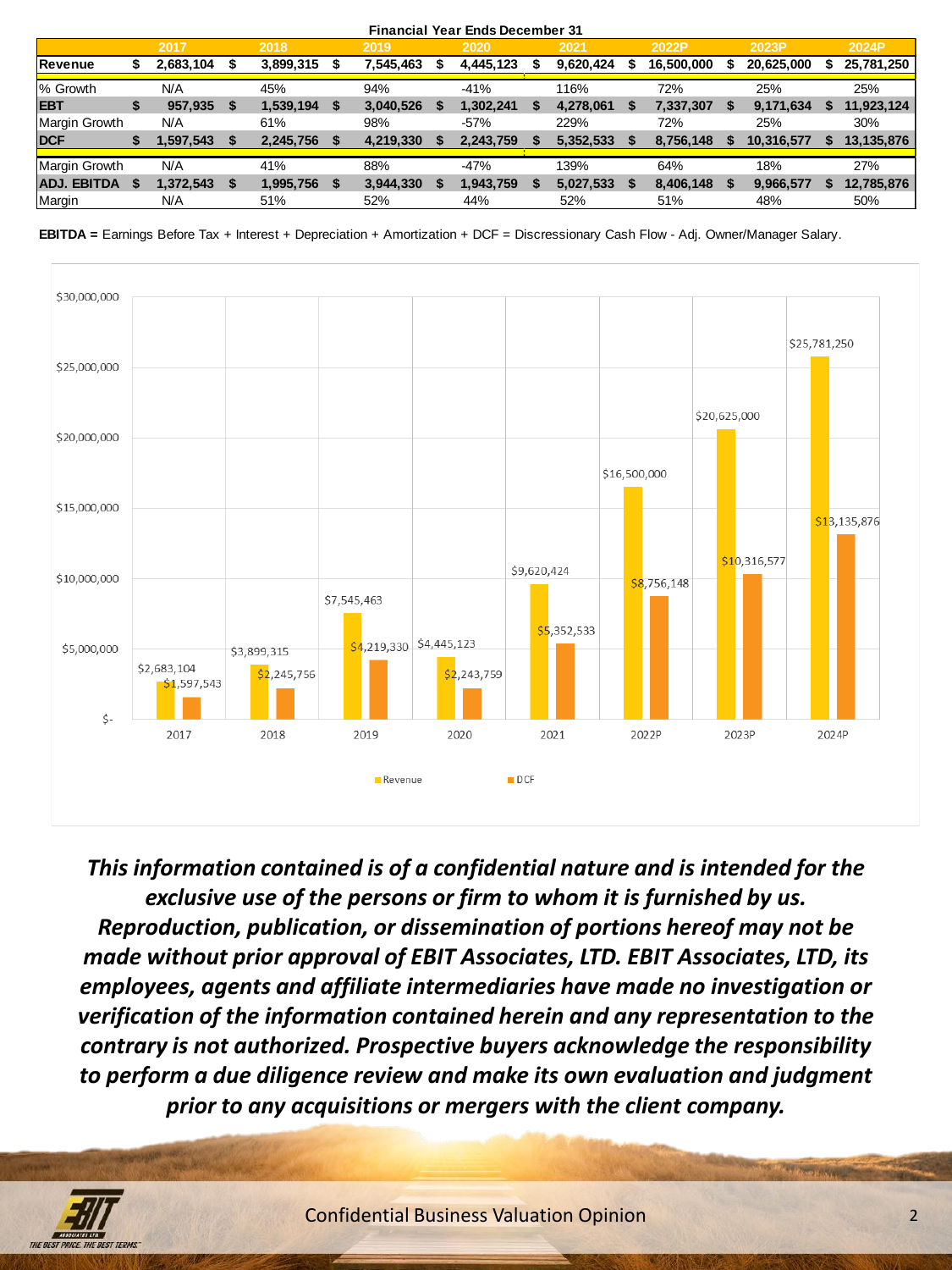# **Business Summary**

# **Overview**

The Company offers Quality and Compliance and Clinical Development consultancy to pharmaceutical and biotech companies across the globe. They help companies build robust Quality Management Systems and improve Regulatory Compliance across GXPs.

The Company is well positioned to provide a stable and profitable platform for growth. In 2022 with the secured contracts they have and the contracts under discussion, the Company could almost double their revenue. The Company has a reputation of excellence with a success rate of 90%. Solid relationships in the industry and a great team comprised of experienced industry veterans and up-and-coming talent provides an industry related company access to a well-established business.

In 2021, the Company yielded \$9.6M in revenue with an Adjusted EBITDA of \$5M. The Company is on track to achieve over \$16.5M in revenue with \$8.4M Adjusted EBITDA for 2022.

### **Terms**

No specific asking price for the THE CLIENT COMPANY has been established. Instead, the competitive market will establish the value of the Company. This opportunity will attract strong interest from strategic and financial buyers and it is expected there will be a range of valuations based on each buyers understanding of the synergies and financial value this opportunity brings to their organization.

## **Reason For Sale**

The Company is for sale because the owner feels that the timing is right. It is a good time for M&A, the economy is strong, and tax laws are good. The Company has grown effective. This could be a good fit for a strategic buyer.

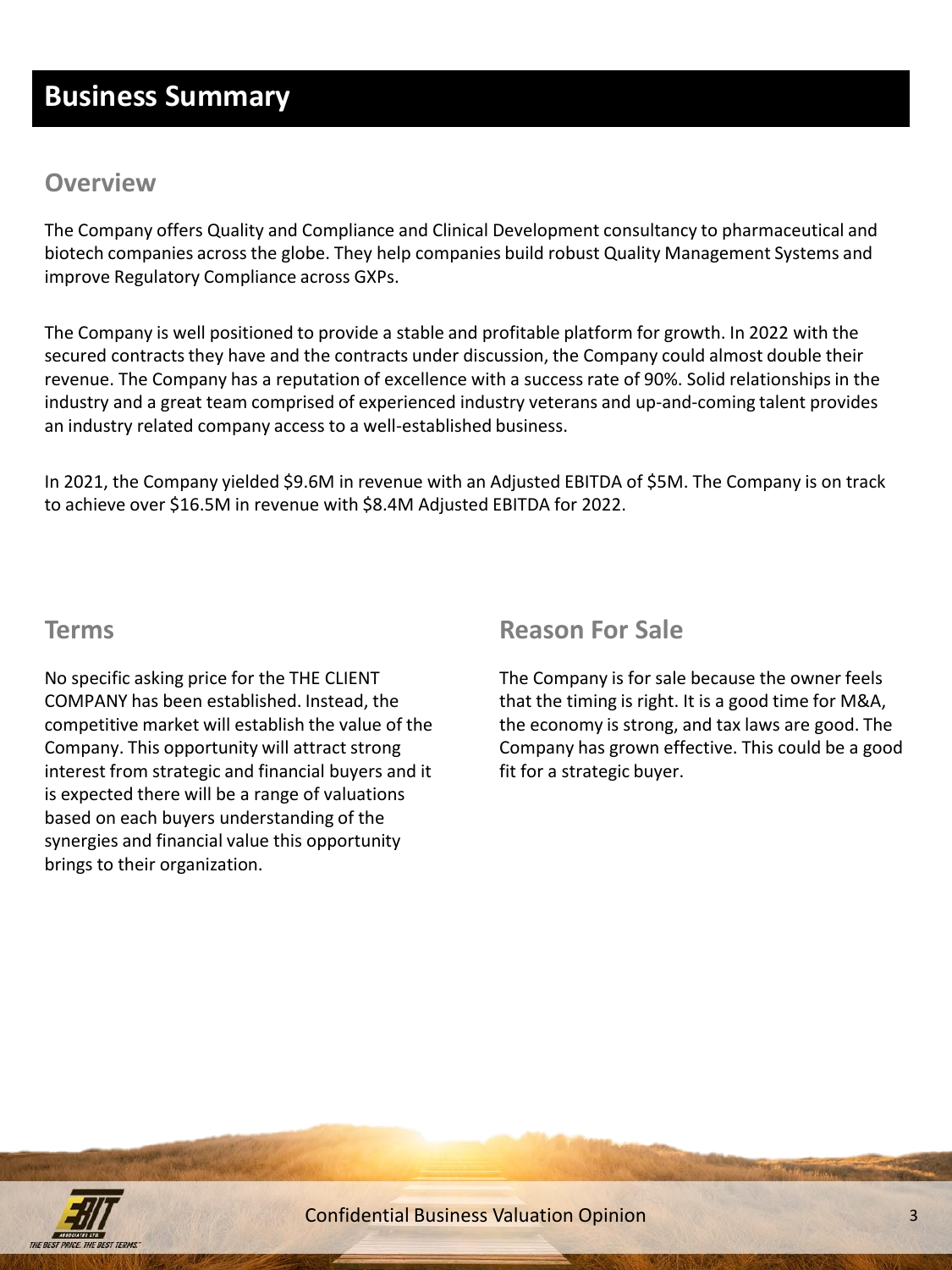# **Business Summary (cont.)**

# **Marketing**

The Company's primary target market are small to large biopharmaceutical companies.

Over the five years to 2026, industry revenue is forecast to grow at an annualized rate of 2.7% to \$15.3 billion. According to data from the American Pharmaceutical Review, R&D outsourcing among biotechnology companies is expected to grow significantly, likely stimulating demand for industry services. Over the next five years, many pharmaceutical companies will likely continue to examine strategic goals and use management consultants to develop new objectives, focus their product pipelines on drugs that garner favorable reimbursement rates and provide advice on merger and acquisition activity. Growth in corporate profit and a continued increase in total health expenditure is also expected to further industry revenue growth.

The Company does no marketing. They use networking and referral to get business.

# **Facilities**

**Days & Hours**

The owner works out of their home office.

Sometimes work 8am-5pm; have deliverables by certain time

# **Employees**

**Total Employees:** 1 W2 including owner **Full-Time Employees:** 1

40 Consultants: 36 consultants in the U.S., 2 consultants outside of U.S., will be adding 2 consultants – 1 in China and 1 in India.

All consultants are 1099's.

All employees of the Company are Non-Union.



Confidential Business Valuation Opinion 4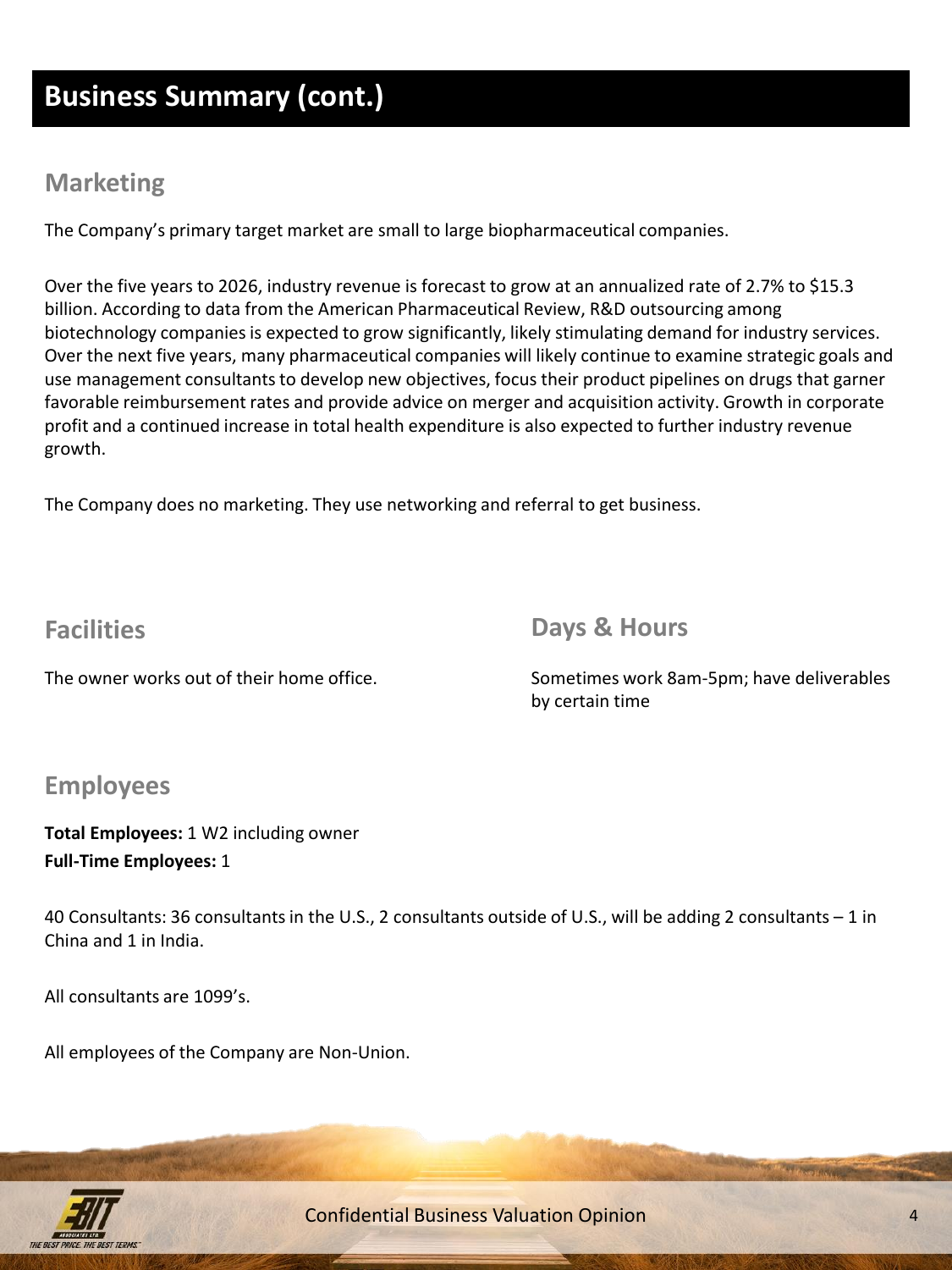# **Financial Summary**

## Year End 2021

| <b>Account Description</b>   |                   |                           | <b>Book Value Fair Market Value</b> |
|------------------------------|-------------------|---------------------------|-------------------------------------|
| <b>Current Assets:</b>       |                   |                           |                                     |
| Cash                         | \$<br>2,499,491   | \$                        |                                     |
| <b>Accounts Receivable</b>   | \$<br>410,900     | - \$                      | 410,900                             |
| <b>Total Current Assets</b>  | \$<br>2,910,391   | $\boldsymbol{\mathsf{s}}$ | 410,900                             |
| <b>Fixed Assets:</b>         |                   |                           |                                     |
| Net PP&E                     | \$<br>20,253      | \$                        | 10,127                              |
| <b>Total Fixed Assets</b>    | \$<br>$20,253$ \$ |                           | 10,127                              |
| <b>Total Assets</b>          | \$<br>2,930,644   | \$                        | 421,027                             |
| Liabilities:                 |                   |                           |                                     |
| <b>Accounts Payable</b>      | \$<br>322,891     | \$                        | 322,891                             |
| <b>Total Liabilities</b>     | \$<br>322,891     | $\sqrt[6]{3}$             | 322,891                             |
| <b>Equity</b>                | \$<br>2,607,753   | \$                        | 98,136                              |
| <b>Historical Book Value</b> |                   |                           |                                     |
| NOTES:                       |                   |                           |                                     |

Book Value stays with Seller and Fair Market Value goes with Buyer

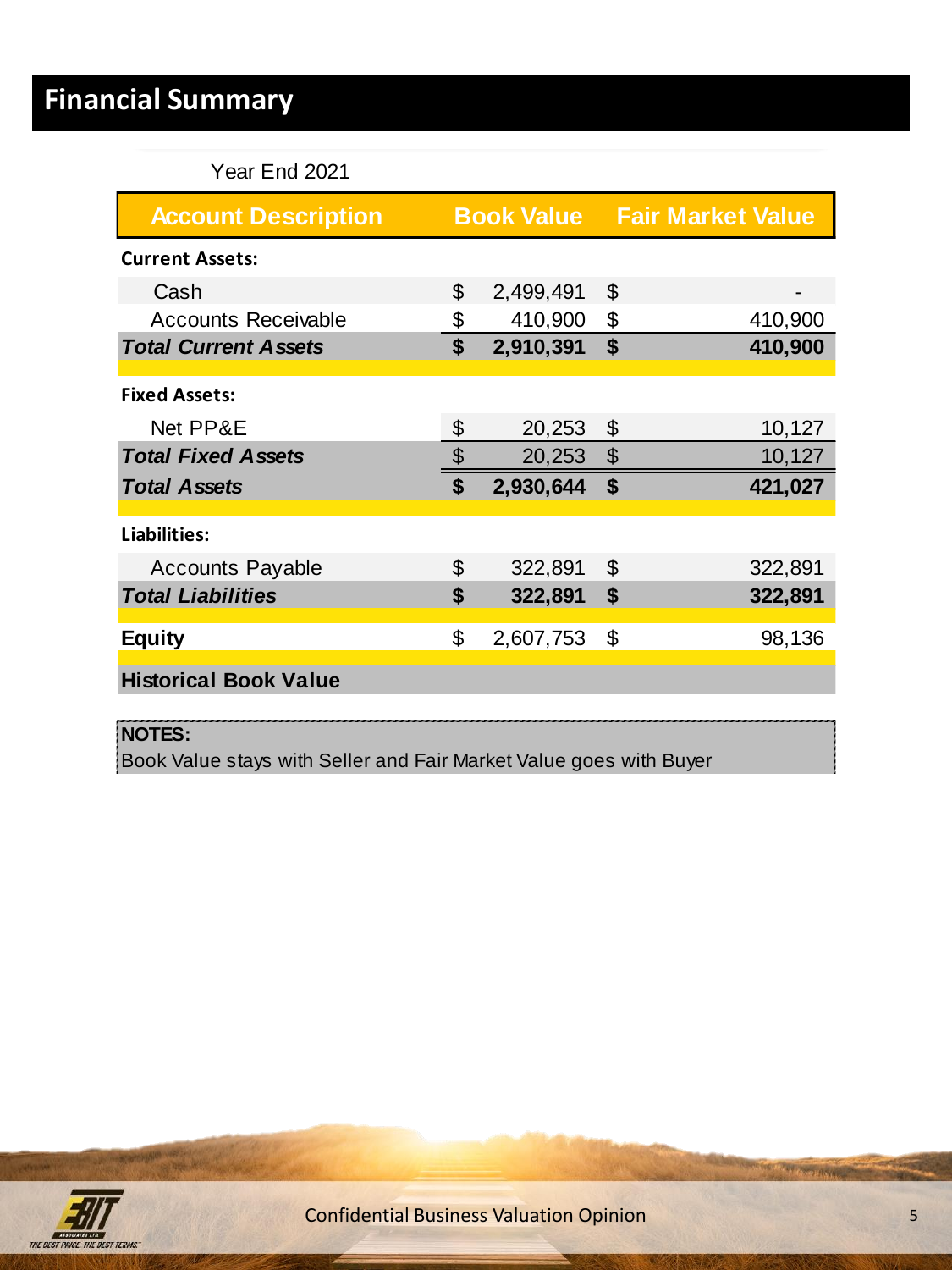## **NON-DISCLOSURE AGREEMENT**

#### COMPANY REPRESENTED: Regulatory Inspections Biopharmaceutical Industry (the "Company")

#### ACCOUNT #:2252KS

This Non-Disclosure Agreement (the "Agreement") is entered into by and among EBIT Associates, Ltd., a registered business broker under the laws of the State of Illinois which represents the Company (the "Broker"), and the undersigned entity and/or individuals which have requested confidential information concerning the Company (collectively, the "Recipient"). The Broker is signing this Agreement as an agent (and for the direct benefit) of the Company. The Company is an intended third-party beneficiary of this Agreement and may enforce this Agreement against the Recipient.

In consideration of the mutual covenants contained in this Agreement and for other good and valuable consideration, the receipt and sufficiency of which are hereby acknowledged, the parties hereby agree as follows:

- 1. Nondisclosure of Evaluation Material. Recipient agrees that the Evaluation Material (as defined in Section 2) is confidential and proprietary and will be used solely for the purpose of evaluating and negotiating a possible transaction (the "Transaction"), and that Recipient will keep the Evaluation Material strictly confidential, provided that Recipient may disclose such Evaluation Material to its directors, partners, officers, members, managers, employees, agents, financing sources, including, without limitation, attorneys, accountants, consultants and financial advisors (collectively, "Representatives") who need to know such information for the purpose of evaluating or negotiating the Transaction. Recipient agrees that Recipient will inform its Representatives of the confidential nature of the Evaluation Material, will instruct such Representatives to comply with the terms of this Agreement and will be responsible for any breach of this Agreement by its Representatives. Recipient understands that the Company reserves the right to adopt additional specific procedures to protect the confidentiality of certain sensitive Evaluation Materials. Recipient also agrees the Evaluation Material shall remain the property of the Company and the disclosure of such Evaluation Material shall not confer on Recipient any rights with respect to such Evaluation Material other than rights specifically set forth in this Agreement.
- 2. "Evaluation Material" means all information (whether written, oral or computerized) which is or has been furnished to Recipient or any of its Representatives by or on behalf of the Company (whether prepared by the Company, its advisors or otherwise), and all analyses, compilations, forecasts, studies or other documents prepared by Recipient or its Representatives that contain or reflect such information. "Evaluation Material" shall include, without limitation, all information relating to products, services, markets, customers, research, software, developments, inventions, designs, drawings, financial condition and results of operations, and trade secrets. Notwithstanding the foregoing, "Evaluation Material" shall not include information that (i) is or becomes generally available to the public other than as a result of an act or omission by Recipient or its Representatives, (ii) was in Recipient's possession on a non-confidential basis prior to the providing of such information to Recipient pursuant to this Agreement, (iii) becomes available to Recipient on a non-confidential basis from a source other than the Broker or the Company or any of our respective representatives, or (iv) has been independently acquired or developed by Recipient or its Representatives without violating any of Recipient's obligations under this Agreement or applicable law, provided that in the circumstances described in clause (ii) or (iii) of this Section 2, the source of such information was not known by Recipient to be bound by a confidentiality agreement with, or other contractual, legal or fiduciary obligation of confidentiality to, the Broker or the Company with respect to such information.
- 3. Nondisclosure of Negotiations. Recipient agrees that, without the prior written consent of the Broker or the Company, Recipient and its Representatives will not disclose to any other person (i) the fact that the Evaluation Material has been made available to the Recipient, (ii) that discussions or negotiations are

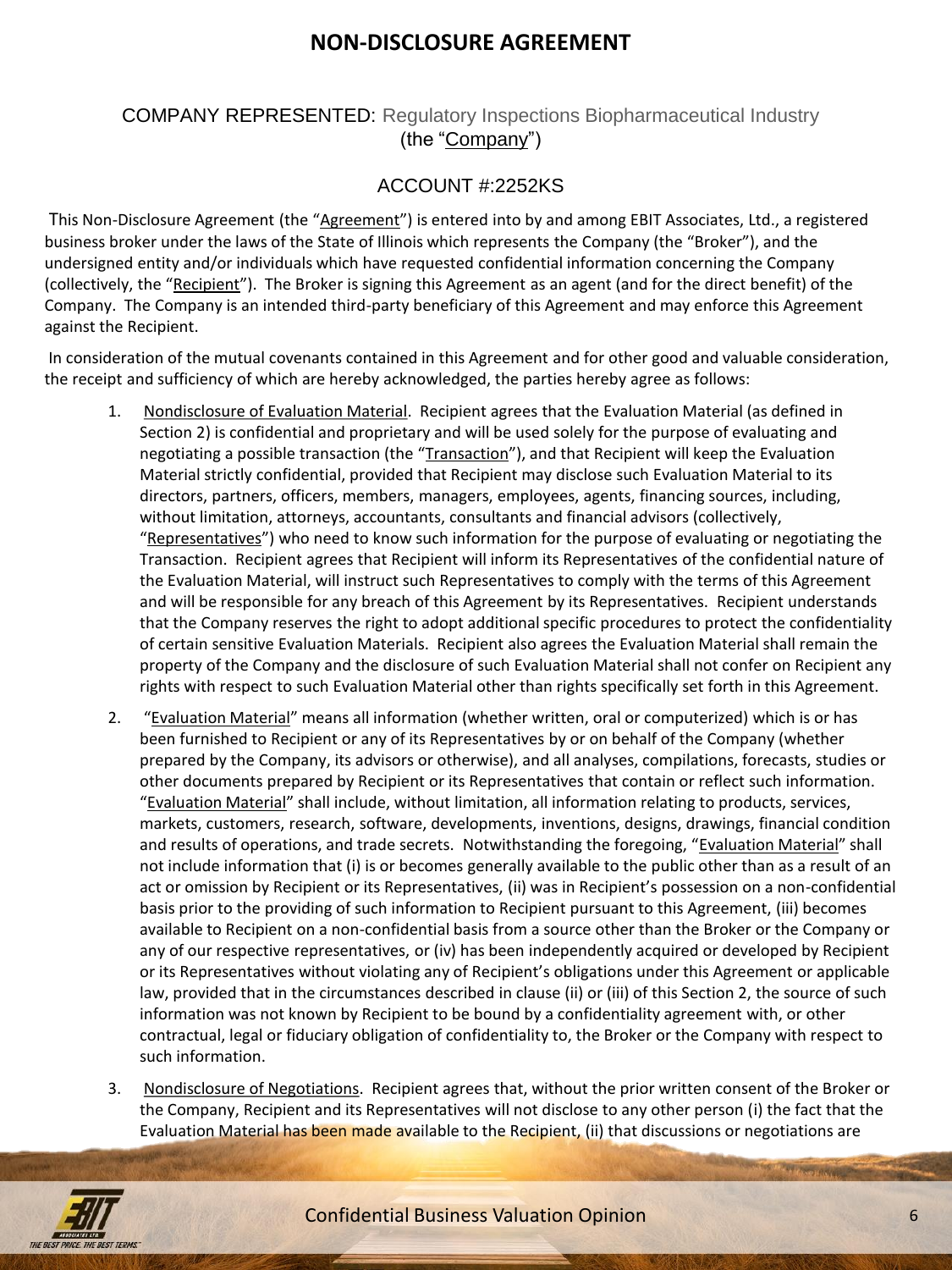taking place concerning a Transaction with the Company, (iii) any of the terms, conditions or other facts with respect to such a Transaction, or (iv) that this Agreement exists; provided that Recipient may make such disclosure regarding the status of negotiations if such disclosure is required (based upon advice of counsel) to be made by Recipient in order that Recipient not commit a violation of law or otherwise violate a court order and Recipient promptly advises the Broker and the Company of the information Recipient propose to disclose. Recipient also agrees to use all reasonable efforts, at the Company's expense, to obtain confidential treatment for any such information to be disclosed.

- 4. Compelled Disclosure. If Recipient or any of its Representatives receive a request, under the terms of a valid or effective subpoena or order issued by a court or governmental body of competent jurisdiction, to disclose any Evaluation Material, Recipient will immediately notify the Broker and the Company of the existence, terms and circumstances surrounding such request, in order to permit the Company, at the Company's expense, to seek a protective order or take other action that the Company deems appropriate. If the disclosure of such information is required in the opinion of Recipient's counsel, Recipient may disclose without liability under this Agreement only the part of the Evaluation Material that is required to be disclosed and Recipient will use reasonable efforts, at the Company's expense, to obtain confidential treatment therefor.
- 5. No Representation or Warranty. Recipient acknowledges that neither the Broker nor the Company has made (and neither of them will make) any express or implied representation or warranty as to the accuracy or completeness of the Evaluation Material. Recipient agrees that neither the Broker nor the Company shall have any liability to Recipient or its Representatives resulting from their use of the Evaluation Material, other than as set forth in a definitive agreement, if any, with respect to a Transaction. Recipient further agrees that Recipient is not entitled to rely on the accuracy or completeness of the Evaluation Material and that Recipient will be entitled to rely solely on the representations and warranties that may be included in the definitive agreement, if any, with respect to a Transaction, subject to the limitations and restrictions contained therein.
- 6. Termination of Discussions or Negotiations. Recipient and the Company agree that no contract or other agreement with respect to a Transaction shall be deemed to exist between Recipient and the Company unless and until a definitive agreement with respect thereto has been executed and delivered. Recipient acknowledges that the Company reserves its right, in its sole discretion, to reject any and all proposals made by Recipient or on Recipient's behalf with regard to a Transaction, and to terminate discussions and negotiations at any time and for any or no reason.
- 7. Return or Destruction. If Recipient determines not to proceed with a Transaction, or, if at any time the Company so requests, Recipient will (and will instruct its Representatives to) promptly return to the Company or destroy (and, if requested, certify as to the destruction of) all copies of Evaluation Material provided to Recipient or its Representatives and any other written material containing or reflecting, or generated from, any information in the Evaluation Material, including, without limitation, all analyses, compilations, forecasts, studies or other documents prepared by Recipient or its Representatives. Notwithstanding the return or destruction of the Evaluation Material, Recipient will continue to be bound by its obligations under this Agreement during the term of this Agreement.
- 8. Restrictions. Recipient shall not communicate directly with any owners, directors, officers, managers or employees of the Company without the prior written approval of the Broker or the Company. Recipient agrees that for a period of one year from the date of this Agreement, Recipient will not, directly or indirectly, solicit for employment or hire any officers, managers or employees of the Company who became known to Recipient in connection with its consideration of the Transaction, provided that the foregoing provision will not prevent Recipient from engaging in a general solicitation of employment not specifically directed towards officers, managers or employees of the Company.
- 9. General Provisions. This Agreement shall inure to the benefit of and be binding upon the parties' respective successors and assigns; provided that Recipient shall not assign this Agreement without the

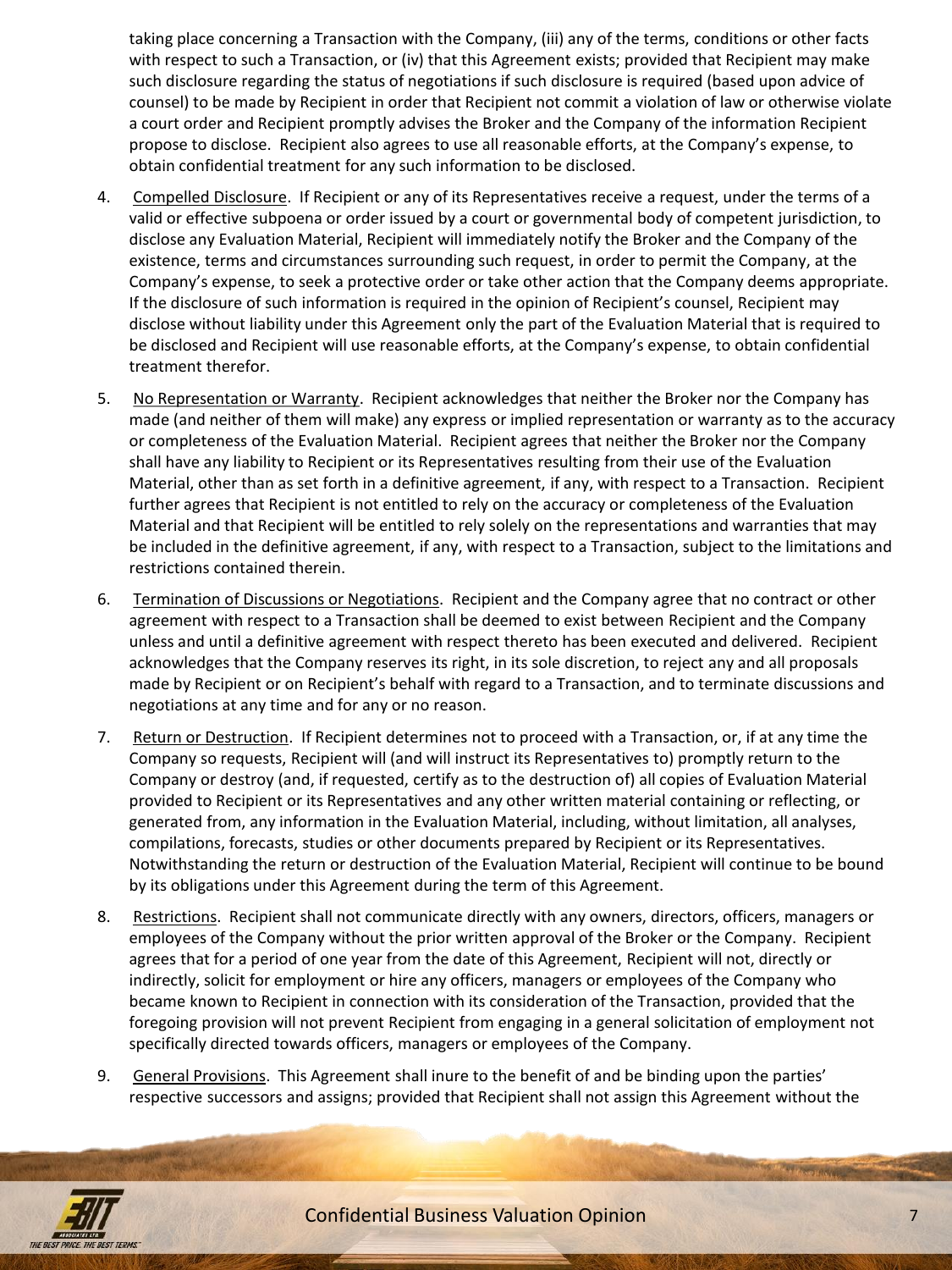Company's prior written consent. This Agreement contains the entire agreement between the parties concerning the subject matter hereof and supersedes all previous agreements, written or oral, relating to the subject matter hereof. No amendment, modification or discharge of this Agreement, and no waiver hereunder, shall be valid or binding unless set forth in writing and signed by each party. Any such waiver shall constitute a waiver only with respect to the specific matter described in such writing and shall in no way impair a party's rights in any other respect or at any other time. Each party also agrees that no failure or delay by a party in exercising any right, power or privilege under this Agreement will operate as a waiver thereof, nor will any single or partial exercise thereof preclude any other or further exercise thereof or the exercise of any right, power or privilege under this Agreement. The Company reserves the right to seek equitable remedies and Recipient acknowledges that a breach of this Agreement may cause the Company irreparable harm that cannot be adequately compensated with damages. The Company shall be entitled to seek specific performance and injunctive or other equitable relief as a remedy for any such breach, without proof of damages and without posting any bond.

- 10. Execution. This Agreement may be executed in two (2) or more counterparts, each of which shall be deemed an original, but all of which together shall constitute one and the same instrument. Counterparts may be delivered via facsimile, electronic mail (including pdf or any electronic signature complying with the U.S. federal ESIGN Act of 2000, e.g., www.docusign.com) or other transmission method and any counterpart so delivered shall be deemed to have been duly and validly delivered and be valid and effective for all purposes.
- 11. Law and Venue. This Agreement shall be governed by and construed in accordance with the laws of the State of Illinois, without giving effect to its conflict of laws principles or rules to the extent such principles or rules would require application of the laws of another jurisdiction. In the event of any litigation arising hereunder, each party agrees to submit to the exclusive jurisdiction of courts of the State of Illinois and of the United States located in the City of Chicago, waiving any objection that such venue is inconvenient.
- 12. Term. This Agreement shall terminate on the fourth (4th) anniversary of the latest date indicated below or on which a party executes this Agreement.

IN WITNESS WHEREOF, the parties or their duly authorized representatives have executed this Non-Disclosure Agreement as of the date(s) indicated below.

| EBIT ASSOCIATES, LTD.                                                                                                                                                                                                               | <b>ENTITY RECIPIENT</b>                                                                                                                                                                                                        |  |  |  |  |  |  |
|-------------------------------------------------------------------------------------------------------------------------------------------------------------------------------------------------------------------------------------|--------------------------------------------------------------------------------------------------------------------------------------------------------------------------------------------------------------------------------|--|--|--|--|--|--|
|                                                                                                                                                                                                                                     |                                                                                                                                                                                                                                |  |  |  |  |  |  |
|                                                                                                                                                                                                                                     |                                                                                                                                                                                                                                |  |  |  |  |  |  |
|                                                                                                                                                                                                                                     |                                                                                                                                                                                                                                |  |  |  |  |  |  |
|                                                                                                                                                                                                                                     |                                                                                                                                                                                                                                |  |  |  |  |  |  |
|                                                                                                                                                                                                                                     | City:                                                                                                                                                                                                                          |  |  |  |  |  |  |
|                                                                                                                                                                                                                                     |                                                                                                                                                                                                                                |  |  |  |  |  |  |
|                                                                                                                                                                                                                                     |                                                                                                                                                                                                                                |  |  |  |  |  |  |
|                                                                                                                                                                                                                                     |                                                                                                                                                                                                                                |  |  |  |  |  |  |
|                                                                                                                                                                                                                                     |                                                                                                                                                                                                                                |  |  |  |  |  |  |
|                                                                                                                                                                                                                                     |                                                                                                                                                                                                                                |  |  |  |  |  |  |
|                                                                                                                                                                                                                                     |                                                                                                                                                                                                                                |  |  |  |  |  |  |
|                                                                                                                                                                                                                                     |                                                                                                                                                                                                                                |  |  |  |  |  |  |
|                                                                                                                                                                                                                                     |                                                                                                                                                                                                                                |  |  |  |  |  |  |
| Phone: 2008 2012 2012 2013 2014 2015 2016 2017 2018 2019 2017 2018 2019 2017 2018 2019 2019 2019 2017 2018 201                                                                                                                      | Phone: Note and the second state of the second state of the second state of the second state of the second state of the second state of the second state of the second state of the second state of the second state of the se |  |  |  |  |  |  |
|                                                                                                                                                                                                                                     |                                                                                                                                                                                                                                |  |  |  |  |  |  |
| Date: <u>Date: Experimental and the second second</u> control and the second second second second second second second second second second second second second second second second second second second second second second sec | Date: and the contract of the contract of the contract of the contract of the contract of the contract of the contract of the contract of the contract of the contract of the contract of the contract of the contract of the  |  |  |  |  |  |  |
|                                                                                                                                                                                                                                     | <b>AND AND TAXABLE WEED PAPER FOR</b>                                                                                                                                                                                          |  |  |  |  |  |  |
|                                                                                                                                                                                                                                     |                                                                                                                                                                                                                                |  |  |  |  |  |  |
|                                                                                                                                                                                                                                     | the contract of the contract of the contract of the contract of the contract of the contract of the contract of<br>the contract of the contract of the contract of the contract of the contract of the contract of             |  |  |  |  |  |  |

,77 THE REST PRICE THE REST TERMS Confidential Business Valuation Opinion 8